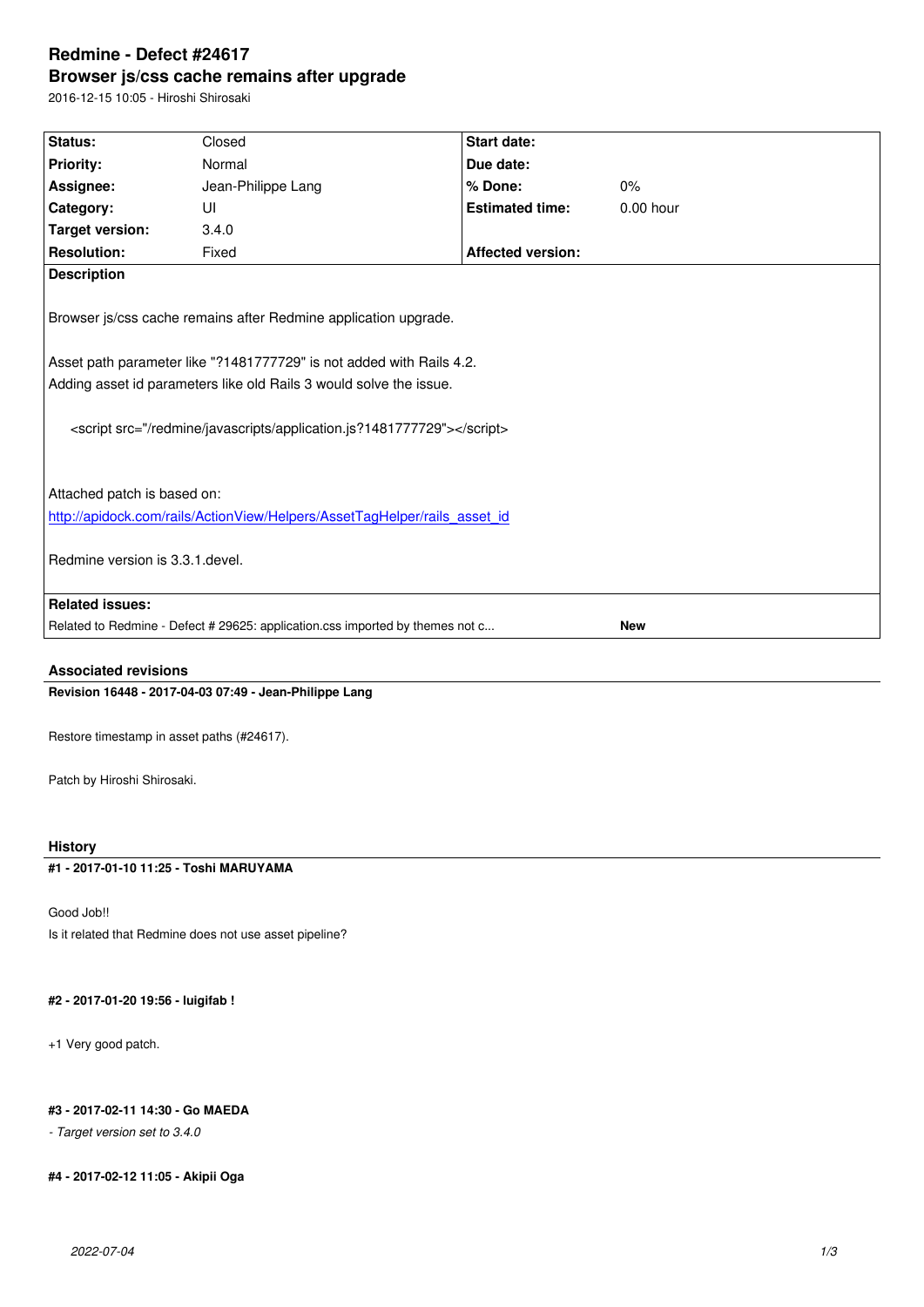When upgrading Redmine $(2.0 - 3.0)$ , the screen may collapse.

If you fix with this patch, I want you to merge quickly.

### **#5 - 2017-02-13 15:14 - Toshi MARUYAMA**

Toshi MARUYAMA wrote:

*Good Job!! Is it related that Redmine does not use asset pipeline?*

Ref: #13927#note-2

### **#6 - 2017-02-14 02:52 - Pavel Rosický**

@toshi - why is the asset pipeline disabled?

btw. suffixes like "filename **?1481777729** " are just ignored and still cached by some web-servers.

http://guides.rubyonrails.org/asset\_pipeline.html - using a file digest is safer then using timestamps ex. https://redmine.org/assets/myasset- **66ca44f5c66abebe01f39e780e5b89159a04e7019c4515792224dd4cae962bbc** .js

### **[#7 - 2017-02-14 03:07 - Toshi MARUYAMA](http://guides.rubyonrails.org/asset_pipeline.html)**

Pavel Rosický wrote:

*@toshi - why is the asset pipeline disabled?*

As #13927#note-3, we don't know how to **port** asset in plugins.

### **#8 - 2017-02-20 04:23 - Kohei Nakamura**

# **+1 Great Job!**

I was also upgrading to Redmine 2.5.1 to 3.3.2, Redmine layout collapsed! I did not understand the cause and attempted to cancel the version upgrade.

However, **Go MAEDA** taught me this patch,

Upgrade succeeded.

I would like to apply the patch so that nobody suffers from this problem.

In my case, I applied this patch by the following procedure. (Redmine 3.3.2)

#cd redmine/config/initilizers #wget http://www.redmine.org/attachments/download/17275/0001-Adds-asset\_id-parameters-to-assets.patch #patch -u < 0001-Adds-asset\_id-parameters-to-assets.

and input redmine/config/initializers/10-patches.rb